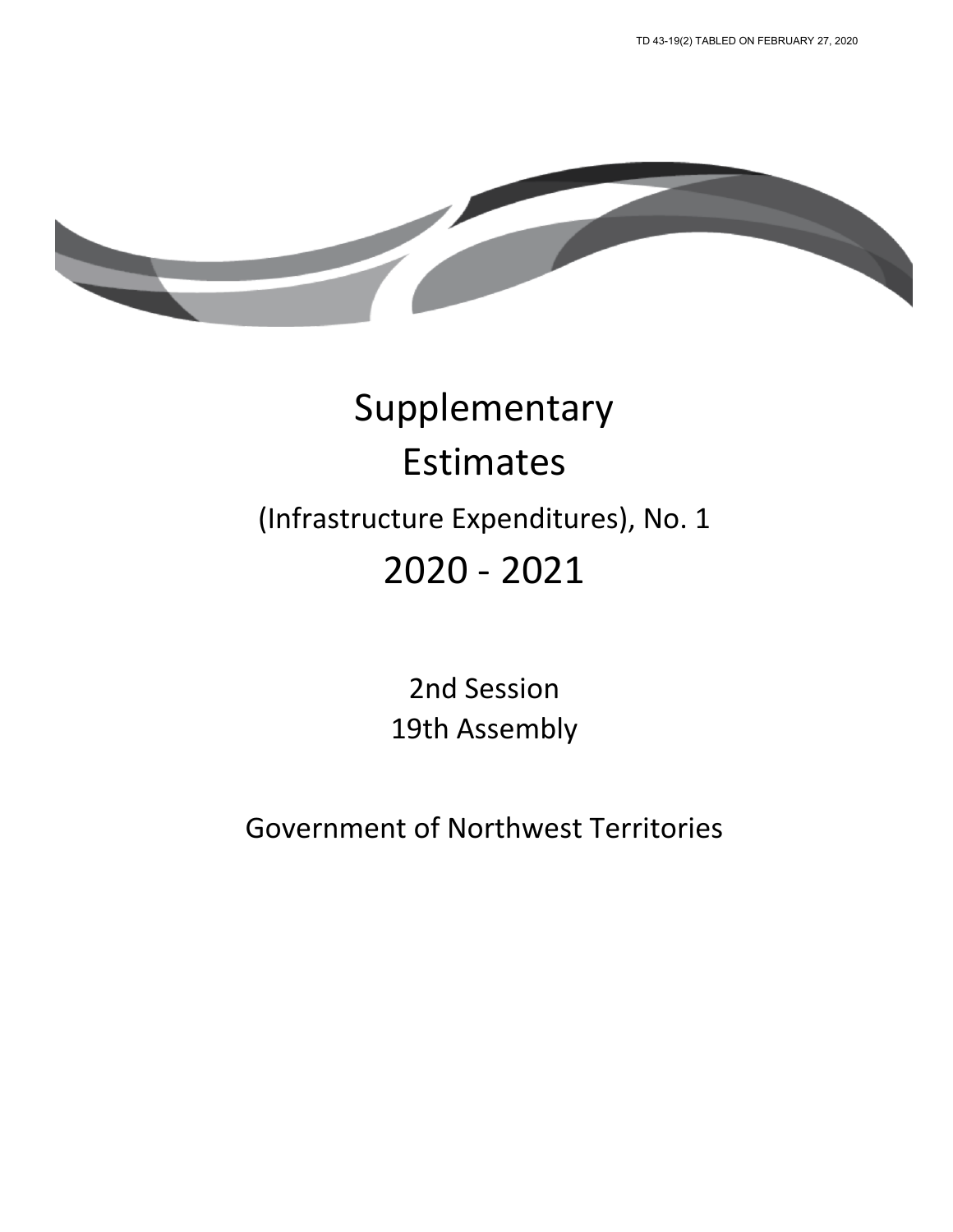# **SUMMARY OF APPROPRIATIONS VOTED FOR THE PUBLIC SERVICE OF THE NORTHWEST TERRITORIES FOR THE FISCAL YEAR ENDING MARCH 31, 2021**

#### **SCHEDULE 1 OPERATIONS EXPENDITURES**

| <b>Item</b><br><b>Number</b> | <b>Department</b>                        | Operations,<br><b>Excluding</b><br>Amortization<br>\$ | Amortization<br>\$ |
|------------------------------|------------------------------------------|-------------------------------------------------------|--------------------|
| $\,1\,$                      | Legislative Assembly                     |                                                       |                    |
| $\sqrt{2}$                   | Education, Culture and Employment        |                                                       |                    |
| 3                            | <b>Environment and Natural Resources</b> |                                                       |                    |
| 4                            | <b>Executive and Indigenous Affairs</b>  |                                                       |                    |
| $\mathfrak s$                | Finance                                  |                                                       |                    |
| 6                            | Health and Social Services               |                                                       |                    |
| $\tau$                       | Industry, Tourism and Investment         |                                                       |                    |
| 8                            | Infrastructure                           |                                                       |                    |
| 9                            | Justice                                  |                                                       |                    |
| $10\,$                       | Lands                                    |                                                       |                    |
| $11\,$                       | Municipal and Community Affairs          |                                                       |                    |
|                              | OPERATIONS EXPENDITURES APPROPRIATION    | ٠                                                     |                    |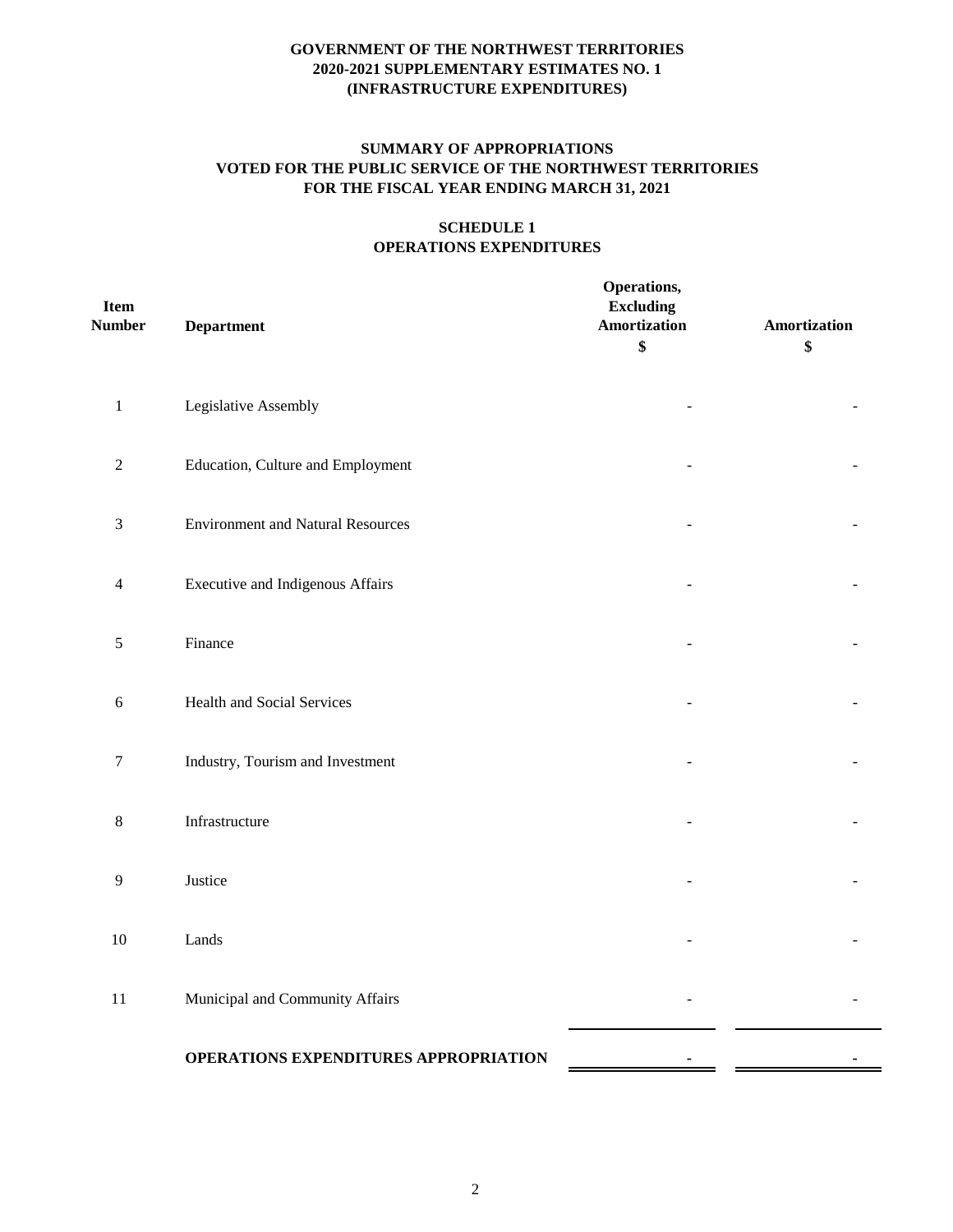#### **SUMMARY OF APPROPRIATIONS VOTED FOR THE PUBLIC SERVICE OF THE NORTHWEST TERRITORIES FOR THE FISCAL YEAR ENDING MARCH 31, 2021**

# **SCHEDULE 2 CAPITAL INVESTMENT EXPENDITURES**

| <b>ITEM NUMBER</b>         | <b>DEPARTMENT</b>                             | <b>APPROPRIATION</b><br><b>AUTHORITY</b><br><b>REQUIRED</b><br>\$ |
|----------------------------|-----------------------------------------------|-------------------------------------------------------------------|
| $\mathbf{1}$               | Legislative Assembly                          |                                                                   |
| $\sqrt{2}$                 | Education, Culture and Employment             |                                                                   |
| $\sqrt{3}$                 | <b>Environment and Natural Resources</b>      |                                                                   |
| $\overline{4}$             | <b>Executive and Indigenous Affairs</b>       |                                                                   |
| $\sqrt{5}$                 | Finance                                       |                                                                   |
| $\sqrt{6}$                 | <b>Health and Social Services</b>             |                                                                   |
| $\boldsymbol{7}$           | Industry, Tourism and Investment              |                                                                   |
| $\,8\,$                    | Infrastructure                                | 28,658,000                                                        |
| $\overline{9}$             | Justice                                       |                                                                   |
| $10\,$                     | Lands                                         |                                                                   |
| $11\,$                     | Municipal and Community Affairs               |                                                                   |
|                            | CAPITAL INVESTMENT EXPENDITURES APPROPRIATION | 28,658,000                                                        |
| <b>TOTAL APPROPRIATION</b> |                                               | 28,658,000                                                        |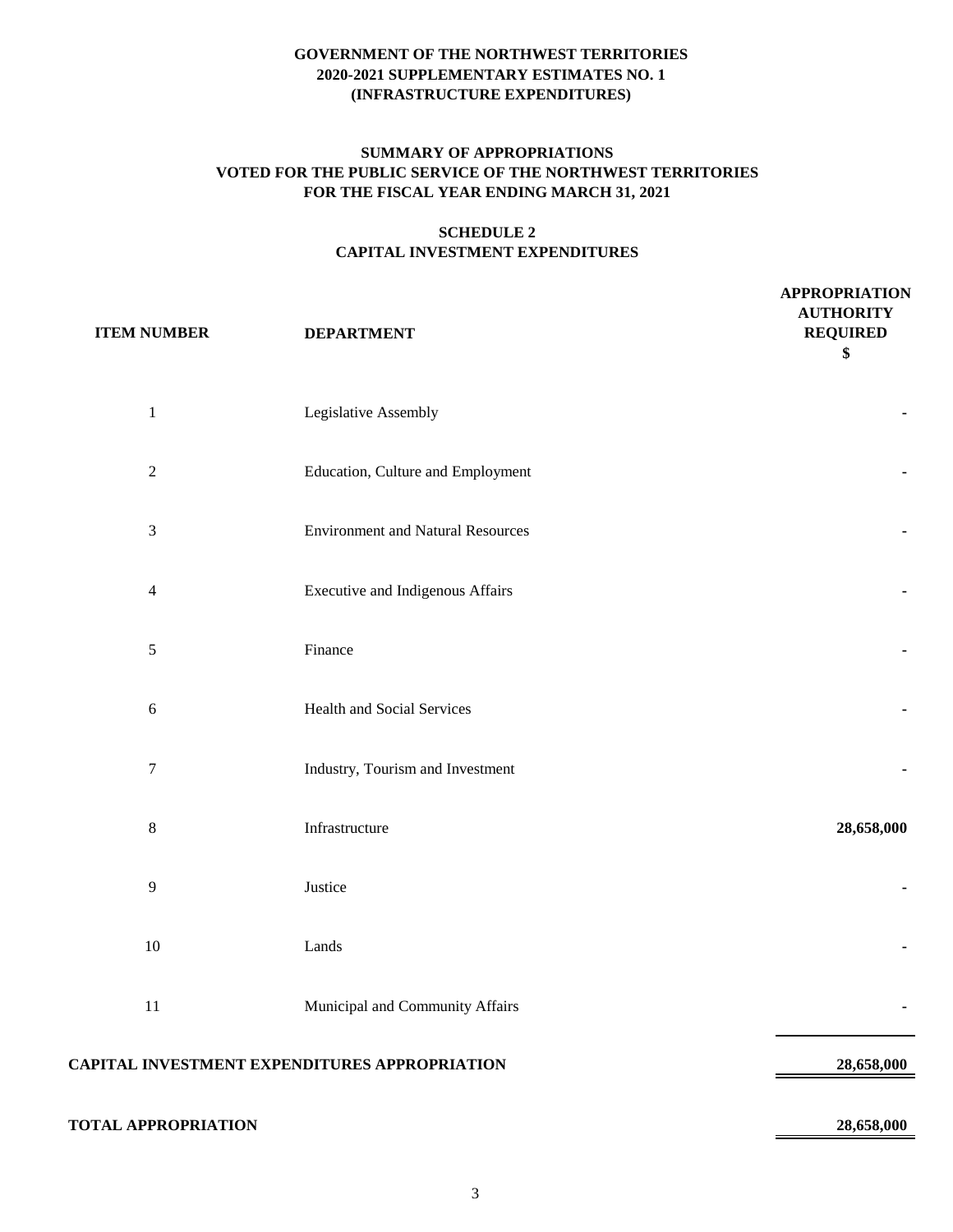# **SUMMARY OF APPROPRIATIONS VOTED FOR THE PUBLIC SERVICE OF THE NORTHWEST TERRITORIES FOR THE FISCAL YEAR ENDING MARCH 31, 2021 OPERATIONS EXPENDITURES**

| <b>Department</b>                              | 2020-2021<br><b>Capital Estimates</b><br>\$ | <b>Not Previously</b><br><b>Authorized</b><br>\$ | <b>Total</b><br>Appropriation<br>\$ |
|------------------------------------------------|---------------------------------------------|--------------------------------------------------|-------------------------------------|
| Legislative Assembly                           |                                             |                                                  |                                     |
| Education, Culture and Employment              | 8,085,000                                   |                                                  | 8,085,000                           |
| <b>Environment and Natural Resources</b>       |                                             |                                                  |                                     |
| <b>Executive and Indigenous Affairs</b>        |                                             |                                                  |                                     |
| Finance                                        |                                             |                                                  |                                     |
| Health and Social Services                     |                                             |                                                  |                                     |
| Industry, Tourism and Investment               |                                             |                                                  |                                     |
| Infrastructure                                 | 40,232,000                                  |                                                  | 40,232,000                          |
| Justice                                        |                                             |                                                  |                                     |
| Lands                                          |                                             |                                                  |                                     |
| Municipal and Community Affairs                | 29,000,000                                  |                                                  | 29,000,000                          |
| <b>TOTAL OPERATIONS</b><br><b>EXPENDITURES</b> | 77,317,000                                  | ٠                                                | 77,317,000                          |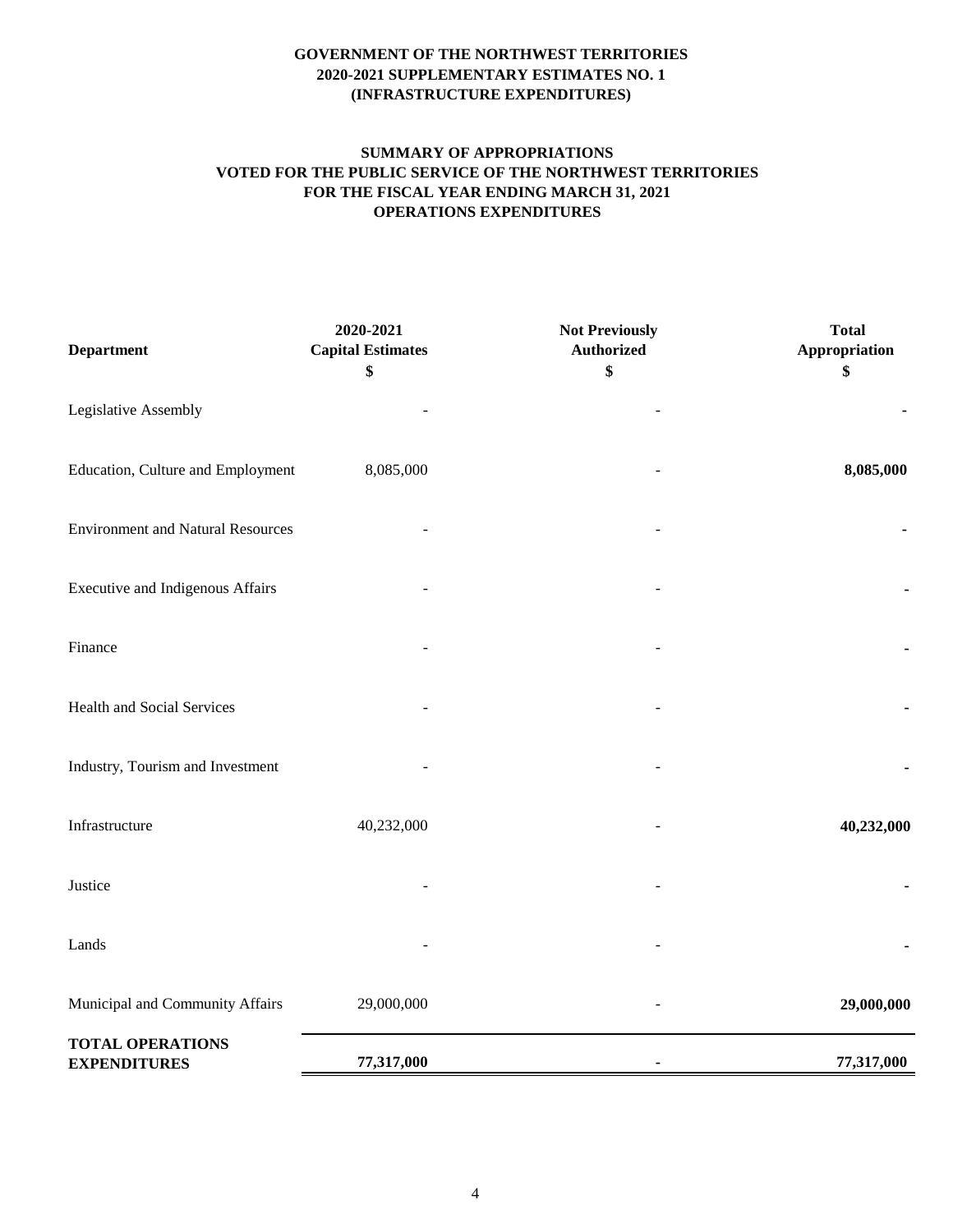# **SUMMARY OF APPROPRIATIONS VOTED FOR THE PUBLIC SERVICE OF THE NORTHWEST TERRITORIES FOR THE FISCAL YEAR ENDING MARCH 31, 2021 CAPITAL INVESTMENT EXPENDITURES**

|                                                        | 2020-2021                | <b>Not Previously</b> | <b>Total</b>  |
|--------------------------------------------------------|--------------------------|-----------------------|---------------|
| <b>Department</b>                                      | <b>Capital Estimates</b> | <b>Authorized</b>     | Appropriation |
|                                                        | \$                       | \$                    | \$            |
| Legislative Assembly                                   | 3,000,000                |                       | 3,000,000     |
| Education, Culture and Employment                      | 25,713,000               |                       | 25,713,000    |
| <b>Environment and Natural Resources</b>               | 2,159,000                |                       | 2,159,000     |
| Executive and Indigenous Affairs                       |                          |                       |               |
| Finance                                                | 4,277,000                |                       | 4,277,000     |
| Health and Social Services                             | 52,356,000               |                       | 52,356,000    |
| Industry, Tourism and Investment                       | 3,786,000                |                       | 3,786,000     |
| Infrastructure                                         | 228,223,000              | 28,658,000            | 256,881,000   |
| Justice                                                | 1,541,000                |                       | 1,541,000     |
| Lands                                                  | 234,000                  |                       | 234,000       |
| Municipal and Community Affairs                        |                          |                       |               |
| <b>TOTAL CAPITAL</b><br><b>INVESTMENT EXPENDITURES</b> | 321,289,000              | 28,658,000            | 349,947,000   |
| <b>TOTAL VOTED</b><br><b>APPROPRIATIONS</b>            | 398,606,000              | 28,658,000            | 427,264,000   |